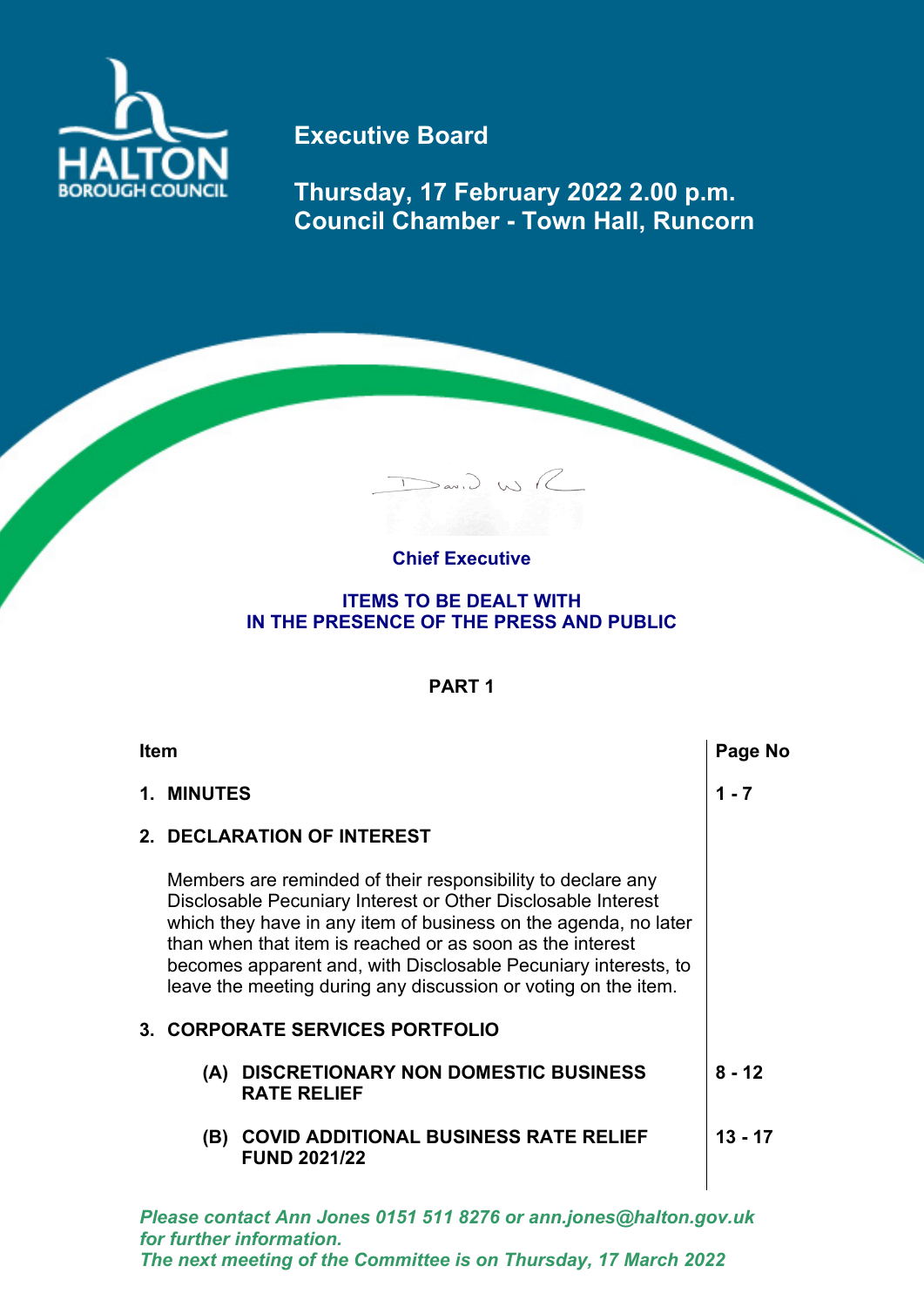| <b>Item</b>                    |                                                                                                                                                                                                                                                                                                                                                                                                                                                                                                                                                                                                                                                                                                                              |                                                                                                                         | Page No     |
|--------------------------------|------------------------------------------------------------------------------------------------------------------------------------------------------------------------------------------------------------------------------------------------------------------------------------------------------------------------------------------------------------------------------------------------------------------------------------------------------------------------------------------------------------------------------------------------------------------------------------------------------------------------------------------------------------------------------------------------------------------------------|-------------------------------------------------------------------------------------------------------------------------|-------------|
|                                |                                                                                                                                                                                                                                                                                                                                                                                                                                                                                                                                                                                                                                                                                                                              | (C) REVENUE SPENDING AS AT 31 DECEMBER 2021                                                                             | $18 - 52$   |
|                                |                                                                                                                                                                                                                                                                                                                                                                                                                                                                                                                                                                                                                                                                                                                              |                                                                                                                         | $53 - 80$   |
|                                |                                                                                                                                                                                                                                                                                                                                                                                                                                                                                                                                                                                                                                                                                                                              | (D) BUDGET 2022/23                                                                                                      |             |
|                                |                                                                                                                                                                                                                                                                                                                                                                                                                                                                                                                                                                                                                                                                                                                              | (E) TREASURY MANAGEMENT STRATEGY<br>STATEMENT 2022-23                                                                   | $81 - 103$  |
|                                |                                                                                                                                                                                                                                                                                                                                                                                                                                                                                                                                                                                                                                                                                                                              | (F) CAPITAL STRATEGY 2022-23                                                                                            | $104 - 118$ |
|                                |                                                                                                                                                                                                                                                                                                                                                                                                                                                                                                                                                                                                                                                                                                                              | (G) CALENDAR OF MEETINGS 2022-23                                                                                        | 119 - 121   |
| 4. ADULT SOCIAL CARE PORTFOLIO |                                                                                                                                                                                                                                                                                                                                                                                                                                                                                                                                                                                                                                                                                                                              |                                                                                                                         |             |
|                                |                                                                                                                                                                                                                                                                                                                                                                                                                                                                                                                                                                                                                                                                                                                              | (A) HALTON SUPPORT AT HOME SERVICE                                                                                      | $122 - 125$ |
|                                |                                                                                                                                                                                                                                                                                                                                                                                                                                                                                                                                                                                                                                                                                                                              | 5. ENVIRONMENT AND URBAN RENEWAL, HEALTH AND<br><b>WELLBEING AND CLIMATE CHANGE PORTFOLIOS</b>                          |             |
|                                |                                                                                                                                                                                                                                                                                                                                                                                                                                                                                                                                                                                                                                                                                                                              | (A) DECARBONISING EXISTING HOMES IN HALTON                                                                              | 126 - 139   |
|                                |                                                                                                                                                                                                                                                                                                                                                                                                                                                                                                                                                                                                                                                                                                                              | 6. ENVIRONMENT AND URBAN RENEWAL PORTFOLIO                                                                              |             |
|                                |                                                                                                                                                                                                                                                                                                                                                                                                                                                                                                                                                                                                                                                                                                                              | (A) PRELIMINARY ESTIMATES FOR STREET<br><b>LIGHTING ENERGY PROCUREMENT</b>                                              | $140 - 143$ |
|                                |                                                                                                                                                                                                                                                                                                                                                                                                                                                                                                                                                                                                                                                                                                                              | 7. CLIMATE CHANGE PORTFOLIO                                                                                             |             |
|                                |                                                                                                                                                                                                                                                                                                                                                                                                                                                                                                                                                                                                                                                                                                                              | (A) HALTON SMART MICRO GRID                                                                                             | 144 - 147   |
|                                |                                                                                                                                                                                                                                                                                                                                                                                                                                                                                                                                                                                                                                                                                                                              | 8. SCHEDULE 12A OF THE LOCAL GOVERNMENT ACT 1972<br>AND THE LOCAL GOVERNMENT (ACCESS TO<br><b>INFORMATION) ACT 1985</b> |             |
|                                | <b>PART II</b><br>In this case the Board has a discretion to exclude the press and<br>public and, in view of the nature of the business to be<br>transacted, it is <b>RECOMMENDED</b> that under Section 100A(4) of<br>the Local Government Act 1972, having been satisfied that in all<br>the circumstances of the case the public interest in maintaining<br>the exemption outweighs the public interest in disclosing the<br>information, the press and public be excluded from the meeting<br>for the following item(s) of business on the grounds that it<br>involves the likely disclosure of exempt information as defined in<br>paragraph 3 of Part 1 of Schedule 12A to the Act.<br>9. CORPORATE SERVICES PORTFOLIO |                                                                                                                         |             |
|                                |                                                                                                                                                                                                                                                                                                                                                                                                                                                                                                                                                                                                                                                                                                                              | (A) ACQUISITION OF ST PAUL'S MEWS, RUNCORN                                                                              | 148 - 152   |